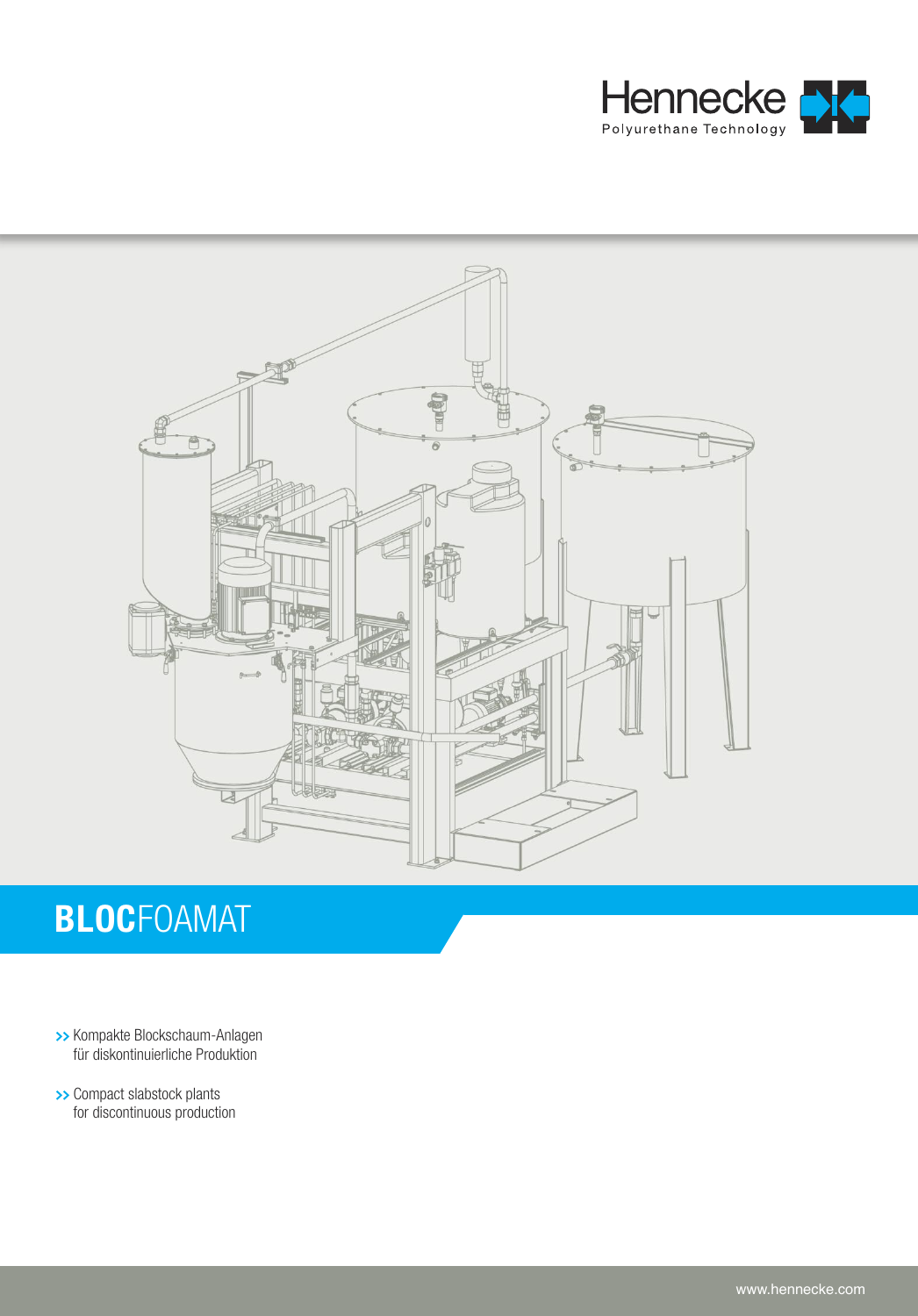# **BLOC**FOAMAT



# **Minimaler Platzbedarf, schnelle Inbetriebnahme, flexible Produktion – die Baureihe BFM**

Maschinen der Baureihe BFM verfügen über eine mehr als 30-jährige Erfolgsgeschichte im Bereich der diskontinuierlichen Produktion von Blockschaumstoffen. BFM-Anwender nehmen bei der Herstellung von Rechteck- und Rundblöcken größtmöglichen Einfluss auf die Qualität und Beschaffenheit der Schaumwaren und produzieren auf diese Weise die hochwertige Basis einer Vielzahl von Endprodukten wie beispielsweise Matratzen oder Polstermöbel. Darüber hinaus überzeugt die Baureihe mit einem kompakten Maschinenlayout und einer attraktiven Preisgestaltung.

# **Das Einsatzspektrum**

In der aktuellen Generation verfügt die Baureihe BFM über eine nochmals gesteigerte Optionsvielfalt und kann dadurch eine Vielzahl von Produkten auf Polyetherbasis produzieren:

- **>>** Standard-Schaumstoffe
- **>>** Hochelastische Kaltschaumstoffe (HR-Schaumstoffe)
- **>>** Hypersoft Schaumstoffe (HS-Schaumstoffe)
- **>>** Hochtragfähige Schaumstoffe (HL-Schaumstoffe)
- **>>** Viskoelastische Schaumstoffe
- **>>** Schaumstoffe mit Schwammstruktur

Der Rohdichtebereich beträgt 20 - 50 kg/m<sup>3</sup> für Standard-Schaumstoffe. Durch den Einsatz geeigneter Treibmittel kann die Dichte auf bis zu 10 kg/m<sup>3</sup> reduziert werden. Eine Dosierlinie für Treibmittel ist optional erhältlich.

### **Minimum space required, quick start-up, flexible production – the BFM type series**

Machines of the BFM type have a track record of over 30 years in discontinuous slabstock production.When it comes to manufacturing rectangular and round blocks, BFM users exert maximum influence on the quality and property of the foam, thus producing the high-grade basis of a great number of end products such as mattrasses or upholstered furniture. On top of this, the type series stands out for its compact machine layout and attractive pricing.

# **Range of application**

The current BFM generation offers even more options and allows a wide range of polyether-based products to be made:

- **>>** Standard foams
- **>>** High-resilient cold-curing foams (HR foam)
- **>>** Hypersoft foams (HS foam)
- **>>** High-load bearing foams (HL foam)
- **>>** Viscoelastic foams
- **>>** Spongy type of foams

Standard foams have a density of 20 to 50 kg/m<sup>3</sup>. The density can however be reduced down to 10  $\text{ka/m}^3$  by adding suitable blowing agents. An extra metering line for blowing agent is available as an option.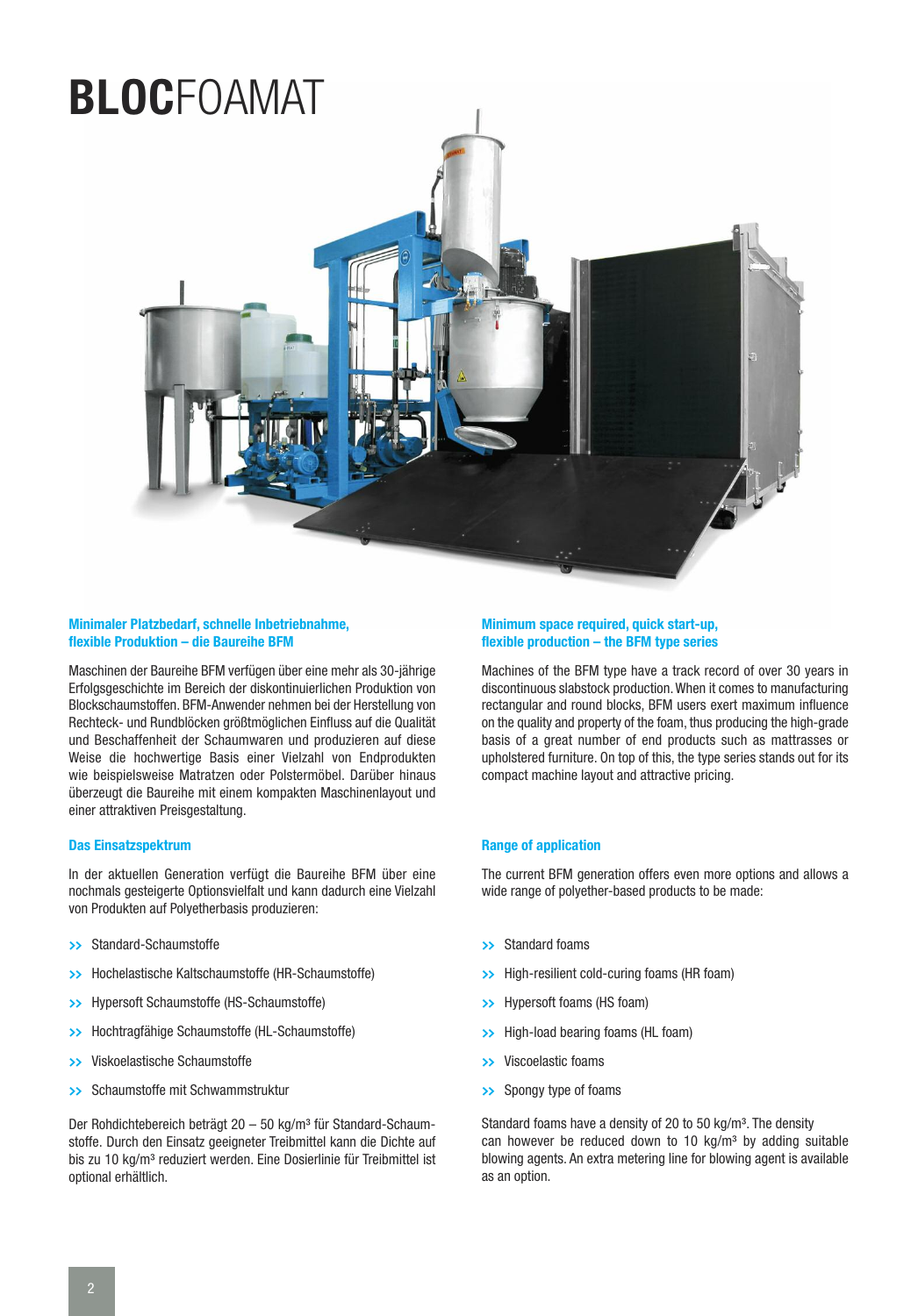

Verschiedene Anwendungsbeispiele Various examples of application

#### **Die Maschinenmerkmale**

Die Baureihe BFM setzt auf jahrzehntelanges Know-how und bewährte Qualitätskomponenten. Dieses Zusammenspiel ermöglicht dem Anwender eine äußerst flexible Produktion und qualitativ einwandfreie Ergebnisse:

- **>>** Vier Dosierlinien in der Standardversion (Polyol, Isocyanat, Aktivatorgemisch und Zinn) für gesteigerte Produktionsflexibilität und weniger Zeitaufwand bei der Rohstoffaufbereitung
- **>>** Zusätzlich erhältliche Dosierlinien ermöglichen die Produktion eines weiten Spektrums unterschiedlicher Schaumqualitäten (verschiedene Isocyanate, Polyole, Additve)
- **>>** Hochgenaue Präzisionspumpen für eine exakte Dosierung und Reproduzierbarkeit der Rezeptur
- **>>** Homogene Vermischung und kontrollierte Beeinflussung der Schaumstoff-Zellstruktur durch frei wählbare Mischerdrehzahl
- **>>** Exakte Zudosierung von kleineren Mengen Zinn durch Rezirkulation der Katalysator-Dosierlinie
- **>>** Gewährleistung einer fortlaufenden Produktion durch die automatisierte Reinigung des Mischzylinders

### **Machine features**

BFM machines rely on decades of know-how and well-proven quality components. This functional interaction ensures maximum production flexibility and top-quality results:

- **>>** Four metering lines in the standard version (polyol, isocyanate, activator mix and stannous octoate), which make production more flexible and minimize the time needed for preparing the raw material
- **>>** Additional metering lines allowing a wide range of foam grades are also optionally available (different polyols, isocyanates, additives)
- **>>** High-precision pumps to ensure accurate metering and reproducibility of the formulation
- **>>** Homogeneous mixing and controlled influence on the foam cell structure due to freely selectable mixer speed
- **>>** Precise addition of small amounts of stannous octoate through the recirculation of the catalyst metering line
- **>>** Automatic cleaning of the mixing cylinder to ensure continuous production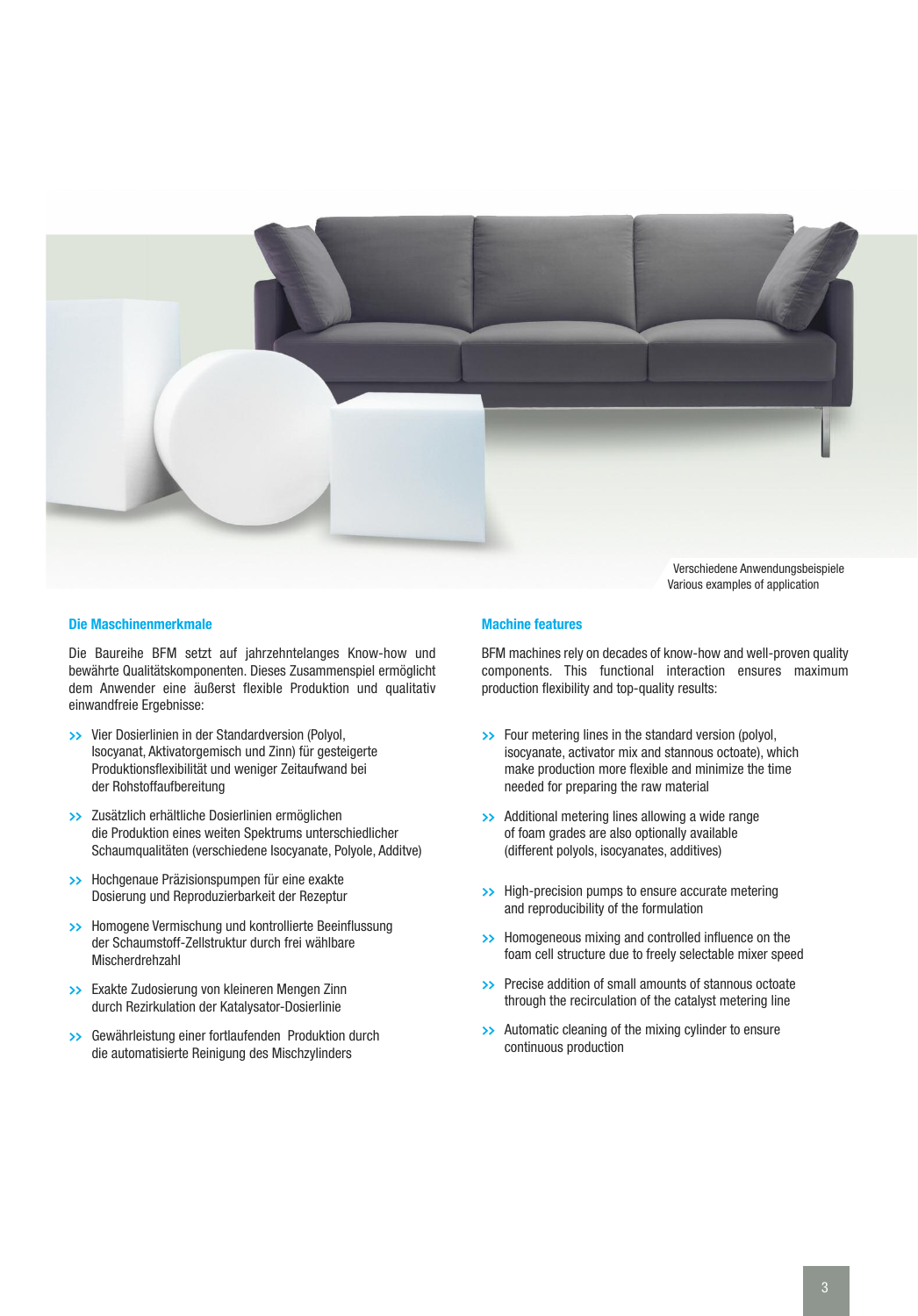# **BLOC**FOAMAT

# **Das Fließschema der BFM COMPACT / Flow chart of the BFM COMPACT**



- Dosierpumpe Metering pump 5
- Isocyanat-Vorlagebehälter Isocyanate storagetank 6

Chargenmischer Batch mixer 7

manuelle Zugabe weiterer Komponenten Manuel addition of further components **A** 



# **Die Maschinensteuerung**

Bei der Maschinensteuerung greift der Anwender auf ein Siemens-Operator-Panel zurück. Das Bediengerät ermöglicht eine leichte und intuitive Bedienung in mehreren Sprachen. In der SPS-Steuerung können bis zu 50 Rezepturen gespeichert und verwaltet werden. Von Block zu Block kann auf Knopfdruck eine andere Rezeptur gewählt werden.

# **Machine control system**

The operator uses a Siemens operator panel to control the machine. The operating device allows an easy intuitive operation in several languages. Up to 50 formulations can be stored and managed in the PLC. At the touch of a button, a different formulation can be selected from block to block.

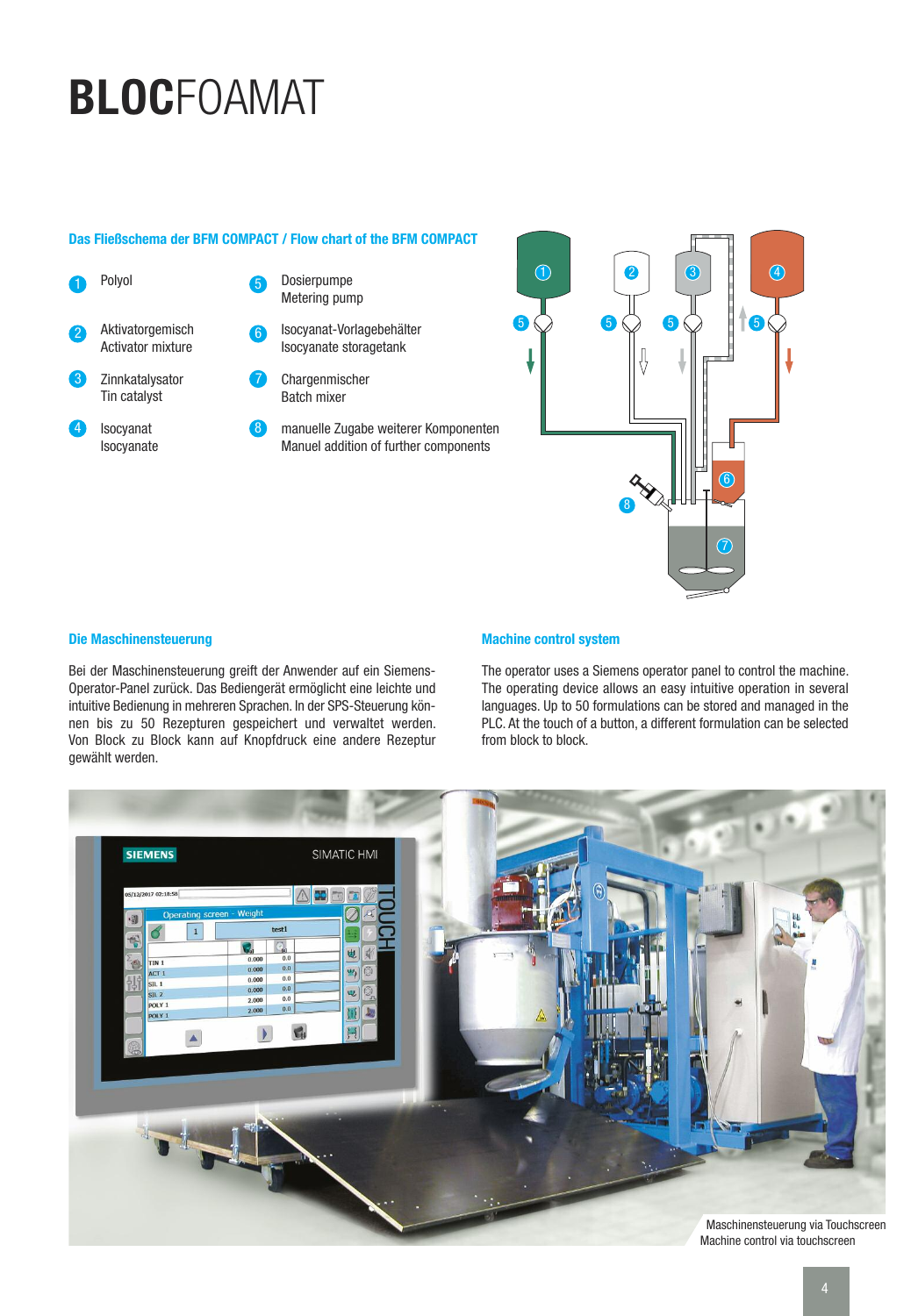# **Schnell und einfach – Integration in die Produktion**

Durch das kompakte Anlagenlayout und die Hennecke-typische Plug-and-Play-Installation lassen sich Maschinen vom Typ BFM schnell und einfach innerhalb der Produktion integrieren. Die gesamte Maschine besteht aus einem einzigen Rahmengestell, auf dem alle Komponenten angebracht sind. Dadurch ist der Platzbedarf minimal. Lediglich die Tagesbehälter für Isocyanat und Polyol müssen noch angeschlossen werden.

# **Quick and easy – integration into the production process**

Thanks to the compact plant layout and Hennecke's typical plug-andplay installation, BFM machines can easily and rapidly be integrated into the production process. The entire machine with all of its modules is mounted on a single frame. This means that space requirements are kept to a minimum. Only the day tanks for isocyanate and polyol still have to be connected.



### **Systemvorteile**

- **>>** Produktion von hochwertigen Rechteck- und Rundblöcken auf Polyetherbasis
- **>>** Einsatz von Qualitätskomponenten für optimale Produktionsergebnisse
- **>>** Schnelle und einfache Integration innerhalb der Produktion dank kompakter Bauweise
- **>>** Geringer Personalbedarf
- **>>** Moderne und intuitive Maschinensteuerung

### **System benefits**

- **>>** Production of high-class polyether-based rectangular and round blocks
- **>>** Use of quality components for optimum production results
- **>>** Quick and easy integration into the production process because of compact design
- **>>** Small number of personnel required
- **>>** Modern and intuitive machine control system